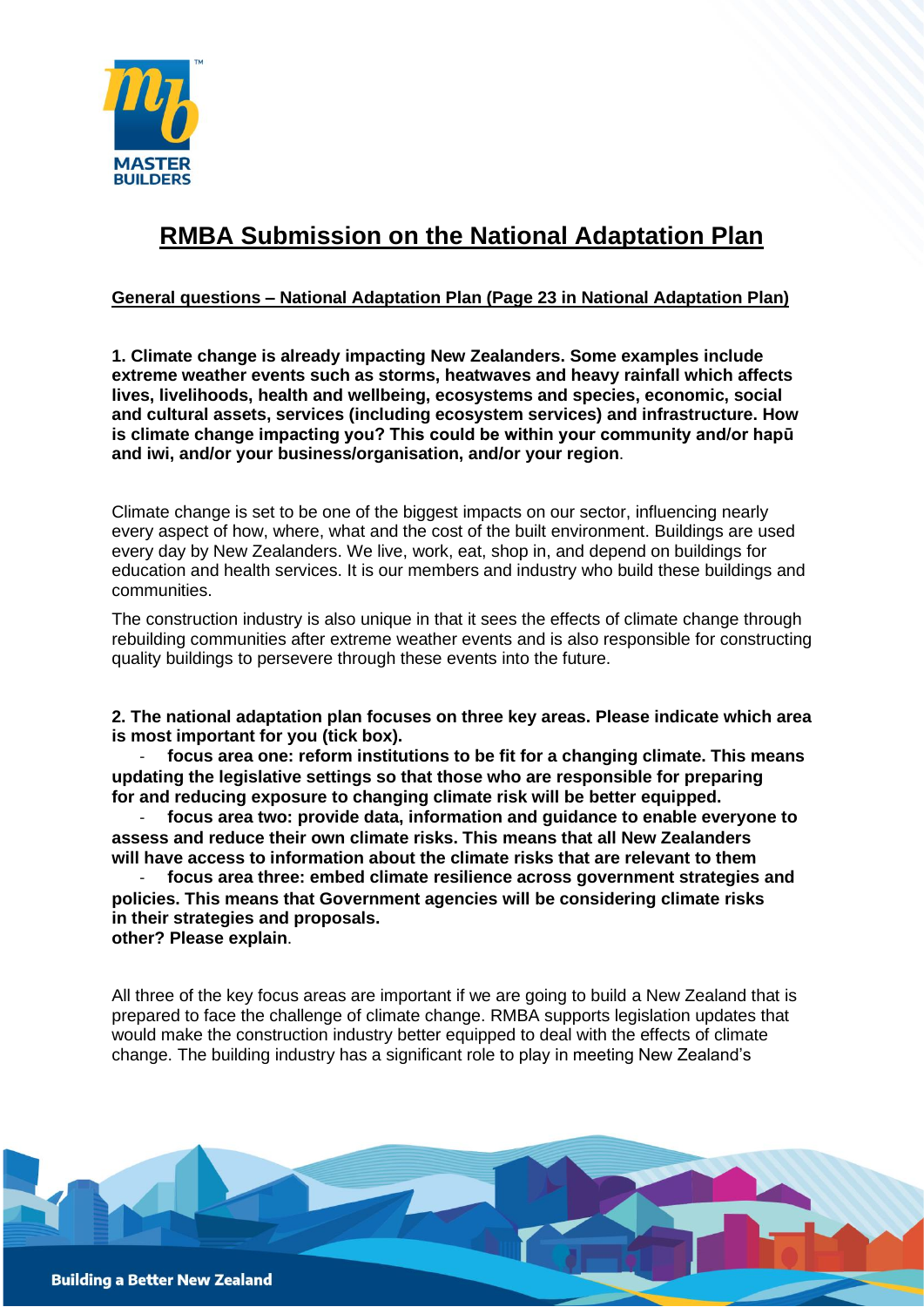requirements in living with climate change, however support is needed by government in order to achieve the best results.

The construction sector has a responsibility to understand and be equipped to deal with climate change, however we are not in the position that we would like to be at this present time. This is due to many factors, however, the ongoing disruption from COVID-19 on building material supplies, and the record-breaking high demand for new builds are the most pressing. These issues are not of higher importance than climate change, but these are issues that are urgent to the industry and New Zealanders now, and so have become priorities for industry leaders. It is important that any new climate change requirements are implemented with the current headwinds and challenges facing the sector. We urge the government to ensure an integrated and cross-government aligned approach, that brings together all the competing priorities and changes for the construction and housing sector.

Access to information on climate risks is additionally important for both consumers and builders. A consumer who has purchased land with the aim to build a home, needs to be able to easily understand the climate risks of doing so, and how a home could be impacted by climate change throughout its lifetime. Homes built this century are expected to have a life of over 120 years, and so they need to be designed and built to cope with any environmental change that occurs during that time. Most New Zealanders, including builders in the industry, are not well aware of what environmental changes could happen during the life of a building and do not know how to access this information in an efficient way.

Furthermore, as the building industry is often guided by government policy and strategy, such as RMA reform and the Building Code, government will need to consider climate change impacts when updating these regulations and policies. The Building Code is updated yearly, and so any proposed changes will need to consider not only the impacts on the building industry as a whole but also the further impact changes could have on communities effected by climate change and how to reduce climate risks. We understand MBIE and other government departments involved in determining housing and building policies do have climate change teams, and we would like these teams to continue to guide government strategy for construction with climate change and climate risk in mind.

RMBA believes all three focus areas outlined are important and we would like to see them work together to create the best results in tackling climate risk.

**3. We all have a role to play in building resilience to climate change, but some New Zealanders may be more affected and less able to respond. There is a risk that climate change could exacerbate existing inequities for different groups in society. Appendix 3 sets out the full list of actions in this national adaptation plan.**

**- a) What are the key actions that are essential to help you adapt? Please list them.** 

- **b) Which actions do you consider to be most urgent? Please list them.** 

- **c) Are there any actions that would help ensure that existing inequities are not exacerbated? Please list them.** 

**-d) Are there any actions not included in this draft national adaptation plan that would enable you to assess your risk and help you adapt**?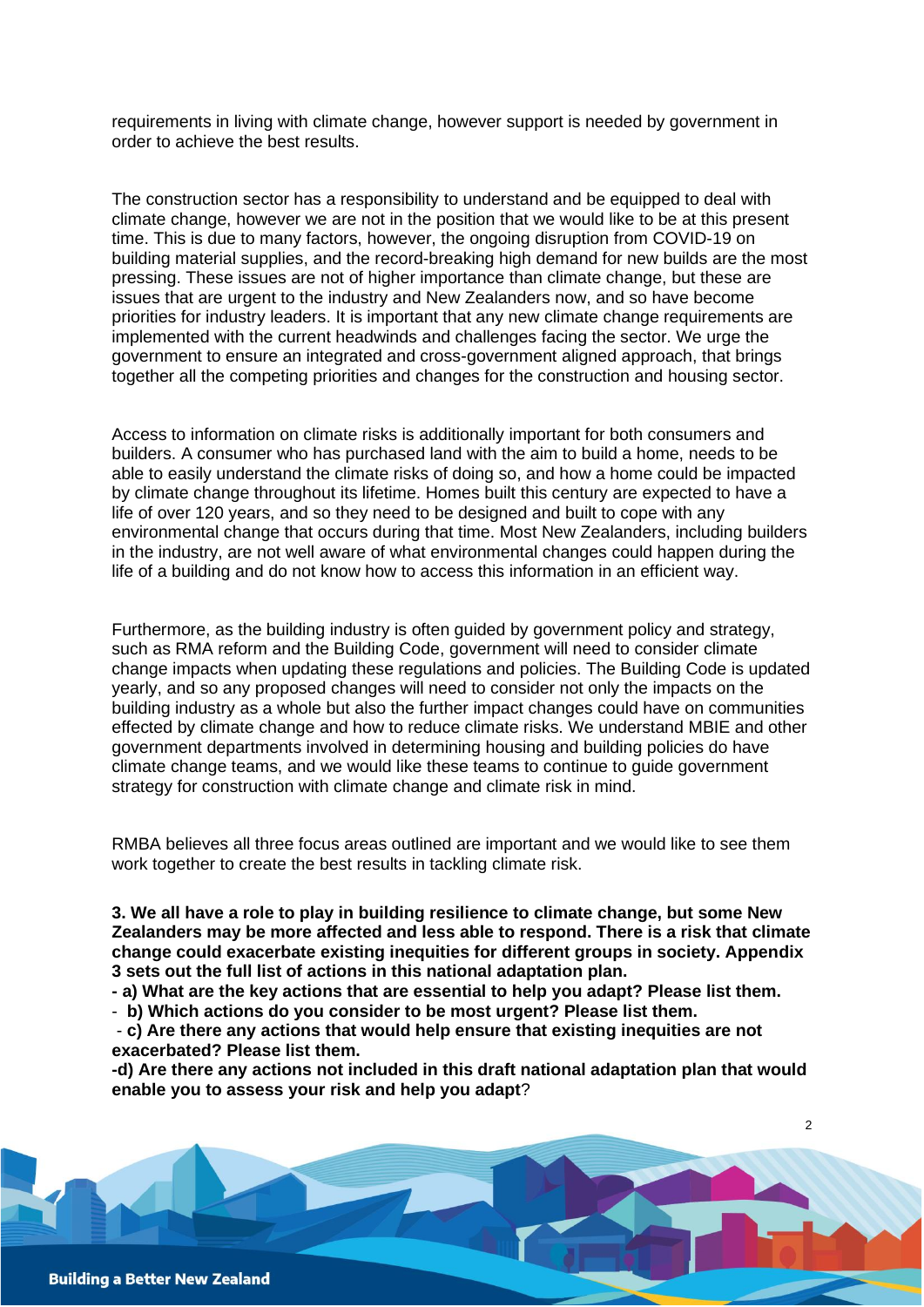We support the current housing policy focus on ensuring access to affordable decent housing for all New Zealanders. This includes vulnerable groups and communities, and new home buyers. It is important that new climate change requirements for building and construction do not make it harder for these groups to access housing due to rising the costs of builds to comply. We support an aligned cross-government approach that balances all the competing housing policy priorities and demands.

### **4. Central government cannot bear all the risks and costs of adaptation. What role do you think asset owners, banks and insurers, the private sector, local government and central government should play in:**

- **- a) improving resilience to the future impacts of climate change?**
- **- b) sharing the costs of adaptation?**

There is currently a housing crisis in New Zealand. Demand has been outstripping supply for some time, keeping out vulnerable communities and first home buyers. The cost of housing has hit record levels. We support the current housing policy focus on ensuring access to affordable decent housing for all New Zealanders. It is important that new climate change requirements for building and construction do not make it harder for these groups to access housing due to rising the costs of builds to comply. It is also important that costs of adaptation and climate change requirements do not worsen the current crisis by making housing unaffordable and investing in housing unattractive. We support an aligned crossgovernment approach that balances all the competing housing policy priorities and demands.

#### **5. The National Climate Change Risk Assessment recognised that there may be economic opportunities in adapting to a changing climate.**

- **- a) What opportunities do you think could exist for your community or sector?**
- **- b) What role could central government play in harnessing those opportunities?**

Climate Change adaptation is increasingly an area of the building sector which is rising in popularity and doing well. Consumer attitudes have been a significant driver in this, as people understand the risks of climate change and want to do their bit to reduce climate risk and improve carbon embodiment over the lifetime of their building. We seeing these changing mindsets happen in both the residential and commercial building sector. There are certainly economic opportunities for builders who specialise in or are interested in climate resilience construction, and we predict these opportunities will continue for the foreseeable future.

Central government could further encourage this area of the industry by providing education schemes for builders who are interested in adapting towards climate risk reduction techniques. Many builders who specialise in climate change building are often self-taught and self-driven, and this has created a barrier for those in the industry who do not have time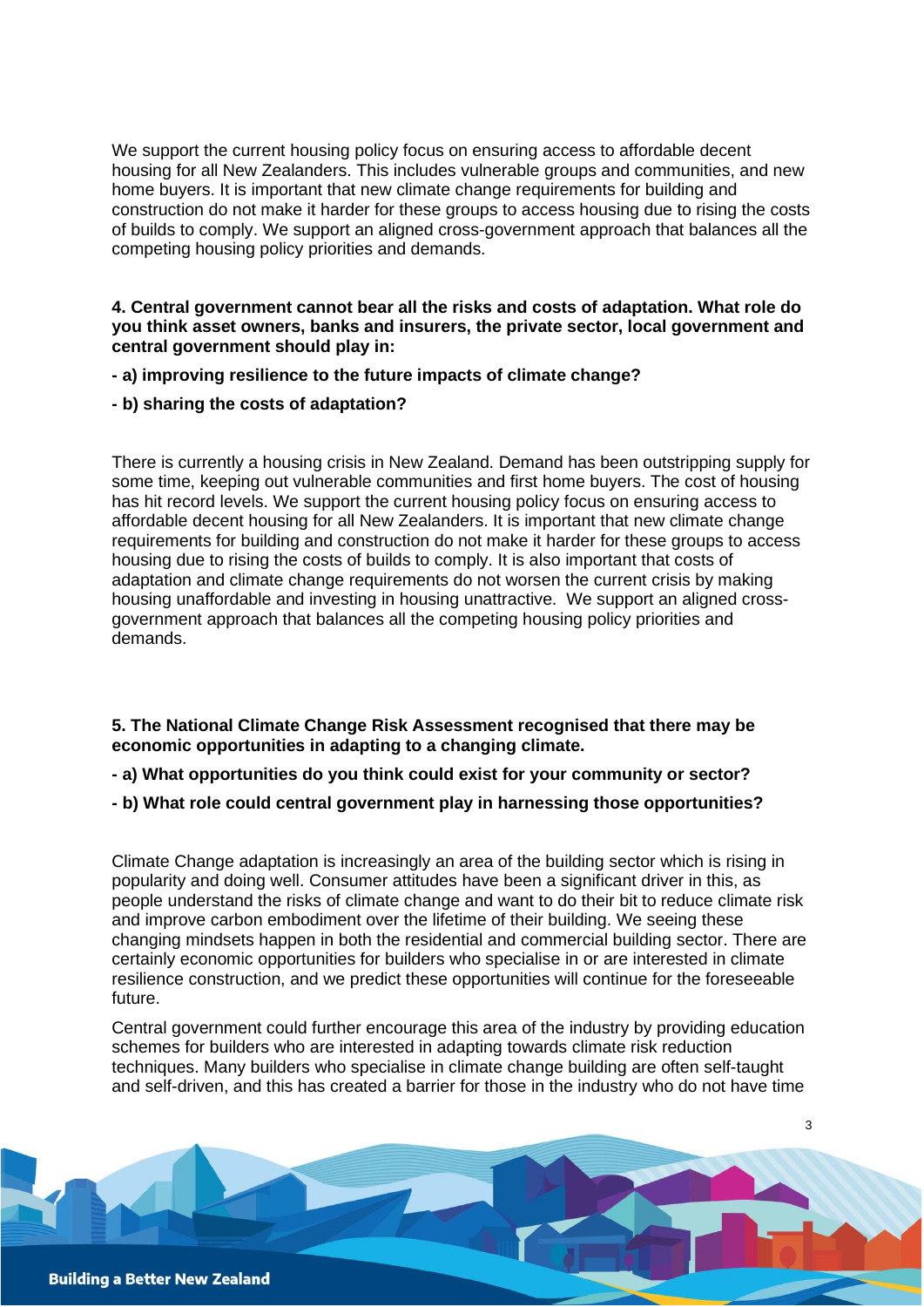or easy access to appropriate educational resources. Further to this, government has a role to play in providing funding schemes for consumers relating to climate resilience building work for those who cannot financially afford to make improvements to their home. This will encourage more builders to move into this area of work as demand increases.

## **Homes, buildings and places questions (Page 53 in National Adaptation Plan onwards)**

## **19. Do you agree with the outcome and objectives in this chapter?**

**Yes**

**No**

**Partially**

**Please explain your answer.**

RMBA supports objectives that will create homes and building that are climate resilient and best positioned to face the challenges of our future environment. New Zealanders need to have access to homes and buildings which meet their needs, including being of good quality, secure, stable and withstand the test of time.

However, we also support the current housing policy focus on ensuring access to affordable decent housing for all New Zealanders. It is important that new climate change requirements for building and construction do not make it harder for these groups to access housing due to rising the costs of builds to comply. It is also important that costs of adaptation and climate change requirements do not worsen the current crisis by making housing unaffordable and investing in housing unattractive. We support an aligned cross-government approach that balances all the competing housing policy priorities and demands.

#### **20. What else should guide central government's actions to increase the resilience of our homes, buildings and places?**

Adapting the way many New Zealanders are used to living to create a climate resilient future requires the work of the private sector, communities, and government all working together in an aligned way. In deciding the actions needed to achieve this change, government needs to consider consumer attitudes, the role of the private sector and what can be realistically achieved. Government will need to work closely with the private sector and adopt a strong partnership model. The ambitious targets simply will not happen unless government works with the private sector, and also works in a collaborative cross-government aligned way. All agencies will need to be working together.

The construction sector often battles competing objectives, such as affordability versus quality and functionality. A building that is best positioned to deal with all the possibilities of climate change is less likely to be affordable, and any actions considered by government need to take this into account. A balance is required, to ensure everyone has access to the buildings they need but at a price communities can afford. This includes considering the housing and building market, and the boom bust cycle the sector endures. At this current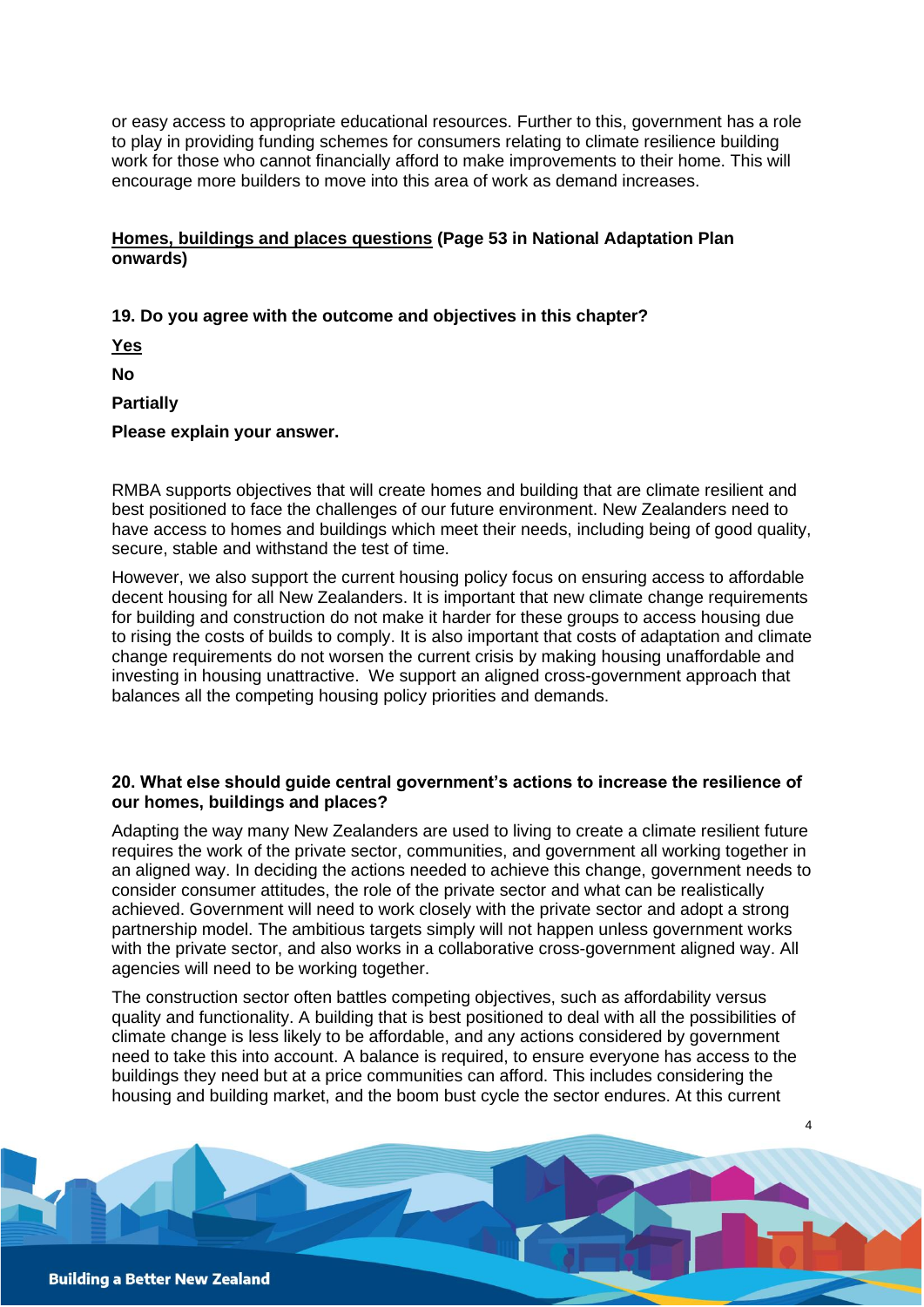time, construction is at an all-time high, with consent numbers 24% higher in 2021 compared with 2020. However, we do not expect this increased activity to continue, as inflation and higher interest rates take hold over the next 12 months. Government should consider these market ebbs and flows and the possibility proposed actions will exacerbate pressures the industry is facing at any given time.

## **21. Do you agree with the actions set out in this chapter?**

**Yes**

**No**

# **Partially**

## **Please explain your answer.**

The actions set out in the National Adaptation plan covers a range of building types, including social housing, public buildings, commercial buildings, and private residential housing. RMBA supports this approach, as communities need to have access to all types of building for societies to function well and thrive.

Additionally, RMBA supports updating LIM reports to reflect the climate resilience of a home, as this will improve the education of consumers in finding long lasting, stable, and secure homes.

One of the actions listed for long term support is RMA reform. RMBA supports RMA reform in general, as the current system is not serving our housing needs, contributing to the current housing crisis. However, the National Adaptation Plan does not advise what RMA changes could be proposed, and so we cannot comment at this time whether we support any potential amendments. We would recommend working with the industry on any RMA amendments that will be made, in order to make sure any changes are suitable and workable for the industry.

Regarding future actions, many of these are due to be reported back by the appropriate government ministry by 2024. Again, RMBA would encourage any resulting actions from future reports be consulted with the construction industry to make sure they are functional and attainable. Further to this, education of the sector is needed to guide the industry in achieving future actions to ensure a smooth transition towards climate resilient building.

As the majority of materials used in building are either imported or contain an imported element, RMBA would encourage the Ministry for the Environment to engage Te Manatū Waka (Ministry of Transport) when deciding actions that could impact the availability of supply and international freight. We know Te Manatū Waka is aware of freight and supply chain issues currently facing the construction sector due to COVID-19 disruption in their current consultation document *New Zealand freight and supply chain issues paper*. It is imperative any central government actions taken to improve climate resilience in building consider impacts to the entire industry, and this is an area that has been missed out so far in the National Adaptation Plan.

# **22. Are there other actions central government should consider to:**

**- a. better promote the use of mātauranga Māori and Māori urban design principles to support adaptation of homes, buildings and places?**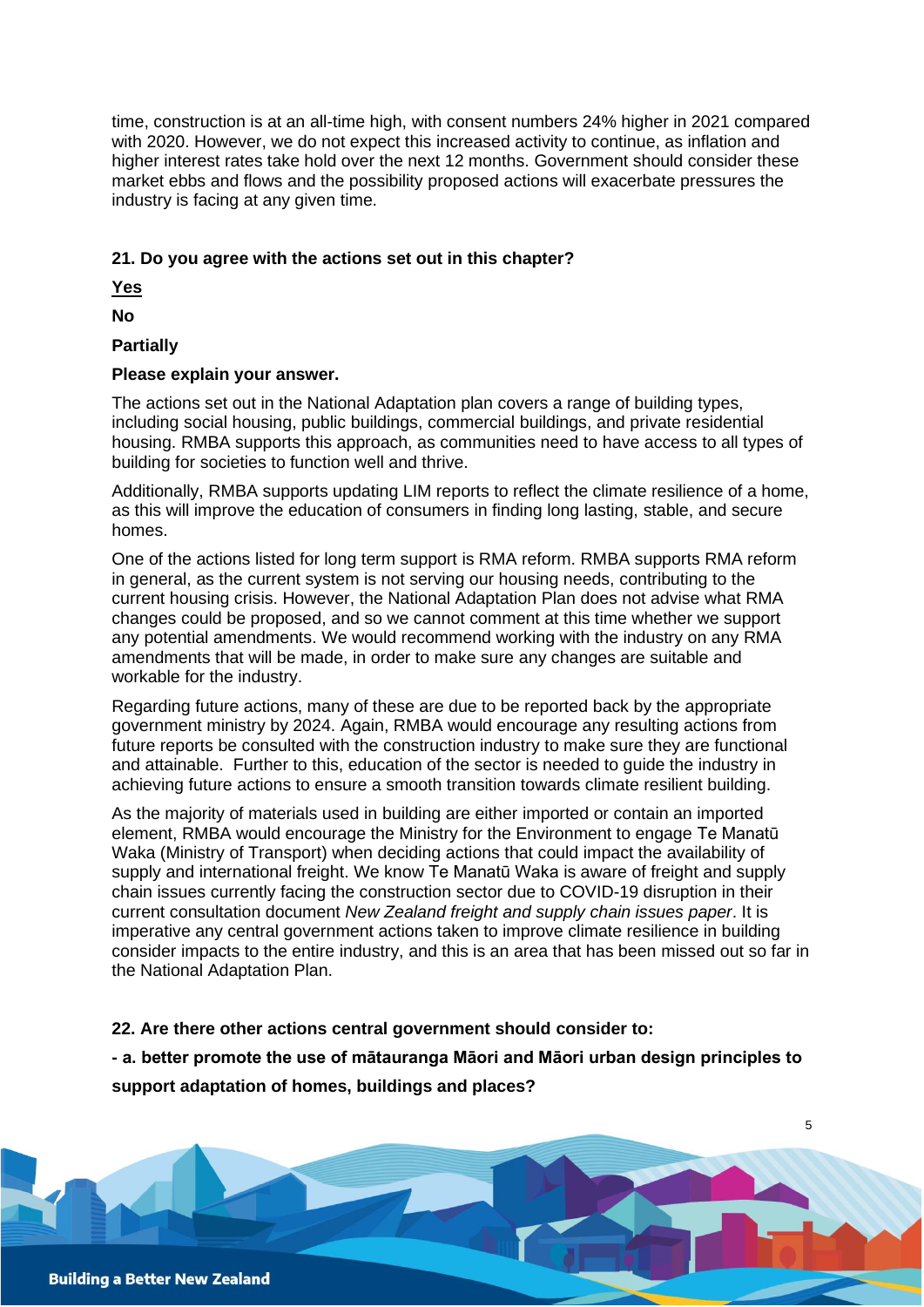**Yes No Unsure Please explain your answer.** No Comment

**- b. ensure these actions support adaptation measures targeted to different places and** 

**respond to local social, cultural, economic and environmental characteristics?** 

**Yes**

**No**

**Unsure**

Please explain your answer.

# **- c. understand and minimise the impacts to cultural heritage arising from climate**

**change?** 

**Yes**

**No**

**Unsure**

Please explain your answer.

**The following questions are about existing buildings. These can include housing, communal residential (hotels, retirement village), communal non-residential (church, public swimming pools), commercial (library, offices, restaurant), industrial (factory, warehouse).** 

**23. Do you think that there is a role for government in supporting actions to make existing homes and/or buildings more resilient to future climate hazards?** 

**Yes**

**No**

**Unsure**

# **If yes, what type of support would be effective?**

Government absolutely needs to be involved in improving the climate resilience of existing buildings. Two thirds of existing residential homes are built prior to 2000, and so were not designed or built with climate change or climate resilience in mind. Simply shifting communities away from such homes would be impossible, especially as the effects of climate change are already hitting many regions. To improve the resilience of existing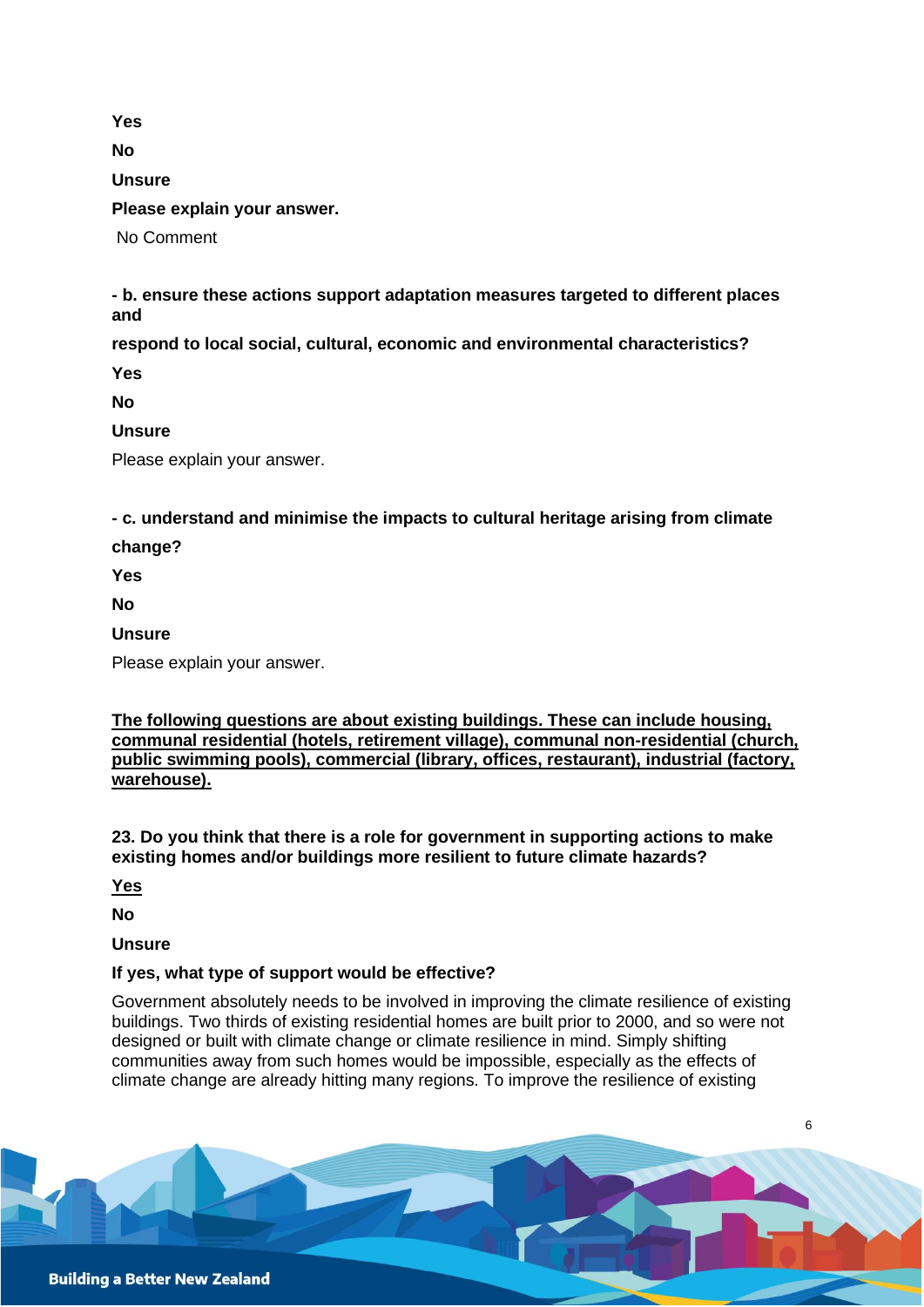homes, especially in the short timeframe required with climate change on the doorstep for many, government will need to encourage and provide funding schemes for homeowners who are vulnerable and not financially able to make necessary improvements. This will be especially imperative for those living in older homes.

#### **24. From the proposed actions for buildings, what groups are likely to be most impacted and what actions or policies could help reduce these impacts?**

The most at risk communities from the proposed actions are those who are positioned in an area that will see the greatest effects of climate change, living and using older buildings, and are not well resourced to make necessary building improvements. Examples of this would be flood prone or coastal communities that have an established heritage. Buildings in these communities are more likely to be designed long before climate change ideas were widely accepted. RMBA encourages government to find solutions which will alleviate strain for those who will be highly impacted in this regard.

The building industry itself will be impacted by the actions in the National Adaptation Plan. Existing buildings will require improvements in order to withstand climate change, and the building industry will be leading these renovations. Builders will need to understand climate risks and identify climate hazards and guide consumers in rectifying these issues. The proposed action of an "assessment framework'' will certainly assist the industry in understanding adaptation requirements and guiding building owners through these projects.

#### **25. What are some of the current barriers you have observed or experienced to increasing buildings' resilience to climate change impacts?**

The current state of the sector is a barrier stopping the building industry in achieving the best results in climate resilience buildings. Due to disruption in the supply chain combined with high demand, the industry is facing increasing material costs and a labour shortage. These issues are immediate and are making it harder for the industry to innovate or focus on other issues that are on the doorstep, such as climate change. The cost of creating climate resilient homes is a barrier for builders when having conversations with consumers, as consumers are on budgets and the cost of materials and labour required to build with climate change is mind is out of reach for many.

Education continues to be a barrier for the building industry, as consumers are not aware how some building techniques can worsen climate change effects through lifetime carbon emissions and not withstand the effects of climate change. Builders are often not able to answer questions to the level required to satisfy the consumer, due to the information needed to do so being inaccessible for many.

Additionally, where all these barriers are resolved, the consents process at present continues to be unworkable. Building consents are required for most of the work required to ensure a building is climate resilient. However, many building consenting authorities are currently not operating efficiently and are taking longer than statutory standards. This does end up in projects being delayed or put on hold, a result not desired when time is of the essence. RMBA recognises MBIE is currently doing a review on the consenting process, however we would like to notify this as an ongoing issue in this submission as it continues to